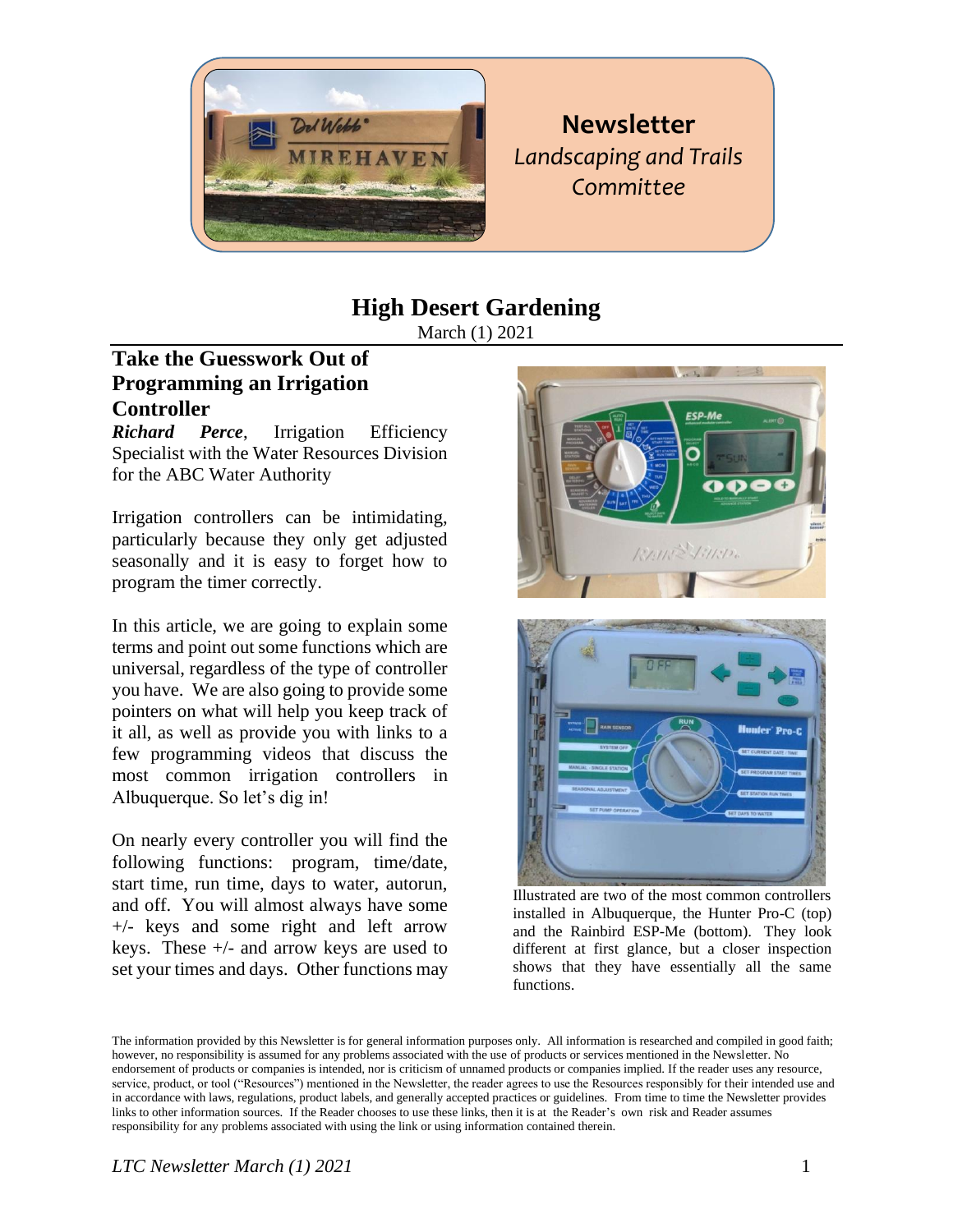be included on various timers as well. These +/- and arrow keys are used to set your times and days. Other functions may be included on various timers as well.

## **What do you need to know to be able to set your controller this spring?**

**Time/Date:** This is an important detail to keep up-to-date so that you are watering at the correct time and on the days that you want to water.

**Zone/Station:** A zone, or station, is all the sprinklers or drip lines that are controlled by a **single** valve. *You may have one sprinkler valve and one drip valve split between your front and back yard.* Each one is a separate zone which means you have two zones.

**Program:** Programs are how you **group your zones** that have plants with similar water needs. *Using the above example: The lawn sprinkler zone would be selected on Program A. If the drip zone has similar water needs (trees and shrubs) you would group them both on Program B.* This is because your lawn (Program A) needs to be watered differently from your trees and shrubs (Program B). If you have an additional zone, like for a vegetable garden, you will put that drip zone in Program C to water differently.

**Start Time:** It is important to know that the start time applies to the whole Program, not to each zone in a program. Controllers will run zones in succession within a program.

**Run Time:** This is the amount of time each station, or zone, waters every time it comes on

*Example of spring programming:*

- Program A starts at 6:00 a.m. and your lawn sprinkler zone runs for eight minutes. Program A, zone 1, will quit watering by 6:08 a,m. If you had more lawn zones, they would water one right after the next.
- Program B, your trees and shrubs zone starts at 10:00 a.m. It runs for 75 minutes so Program B would end watering at  $11:15$  a.m.

**Days to Water:** Once again, the days to water apply to all the zones, or stations in one program.

*Example of spring programming:*

- Program A, your lawn, needs to be watered once or twice a week in the spring so you would set Program A to run twice a week.
- Program B, your trees and shrubs, need to be watered only once a week in the spring so on Saturdays, for example, when you know that you have a better chance of checking the system for issues.

**Tips & What to Watch For:** Here are some tips to make programming easier and some tips to avoid common mistakes

- Create a seasonal or monthly calendar and hang it up next to your controller.
- Label each zone (Example: Zone 1 front lawn close to the street)
- Create calendar reminders for yourself, either on your phone or paper calendar, for each season.
- Normally you won't change the amount of time each zone waters seasonally, just how often you are watering.
- Always double, or triple, check which program and zone you are on when you adjust the settings so you don't end up setting a lawn zone to water like a drip zone.